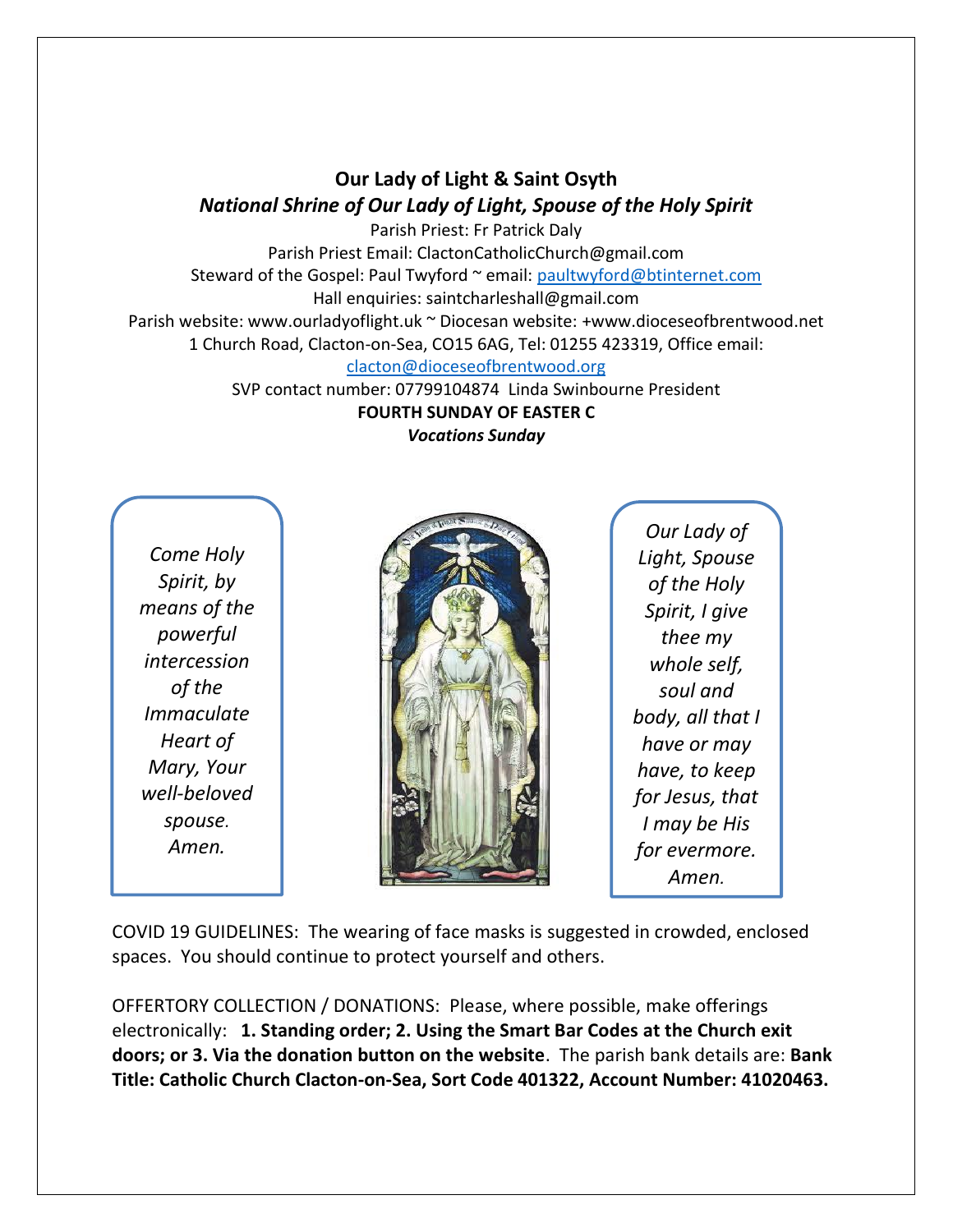Members of the gift-aid scheme should quote their name and gift aid number in the Reference.

Funds received last week:

Electronic Offerings £412.50 of which £308.00 was gift aided.

Collection Offerings £688.70 of which £133.00 was gift aided.

Thank you for your generosity, for Gift Aiding your offerings, and for your support of the Parish. Fr Patrick.

## JOHN 10:27-30

This is Good Shepherd or Vocation Sunday. Each of us has a personal vocation. In the words of Blessed Henry Newman, 'God has created me to do Him some definite service. He has committed some work to me which He has not committed to another. I have a mission'.

In the Gospel from John, Jesus tells us: 'The sheep that belongs to me listen to my voice; I know them, and they follow me. I give them eternal life; they will never be lost, and no one will ever steal them from me'.

At the time of our baptism, Jesus placed an indelible seal upon our very souls. Jesus Christ placed His mark of ownership upon us. From that moment we belong to Jesus Christ. Wherever we go or whatever we do in our lives, Jesus Christ will never turn His back on us. As the Good Shepherd, He is always watching after us and calling us to Himself. We may reject Him, but He will never reject us. It is in that calling of Jesus Christ, that we discover the person He wants us to be in this life. He calls us to our personal vocation. Jesus Christ never forces His will on us but calls us through His gentle invitation. He always respects our free will. We all have a personal vocation in this life, for some this may be to become a Father or Mother, to others it may to live for God in the single life or in the religious life. We should all seek God's will in our lives, through prayer, through reading Holy Scripture and reception of the Sacraments, most especially the Holy Eucharist.

For some, God calls them to be shepherds for His flock. A priest is called to serve God and to give pastoral care and leadership to a particular community. The Church needs priests. Without priests, there cannot be any Sacrament of Reconciliation, Sacrament of the Sick or the Holy Eucharist. There cannot be a Mass. Please pray for vocations to the priesthood from this community. Pray that those called to be Shepherds of God's people will have the courage, generosity, and love to serve God and others in this special ministry.

QUEEN ELIZABETH II PLATINIUM JUBILIEE GARDEN PARTY: You are invited by the SVP to join the celebration in the Presbytery Garden on Monday  $6<sup>th</sup>$  June 2pm to 4pm. £10 tickets available after all Sunday Masses – includes buffet lunch, raffle, bingo, and a glass of bubbly.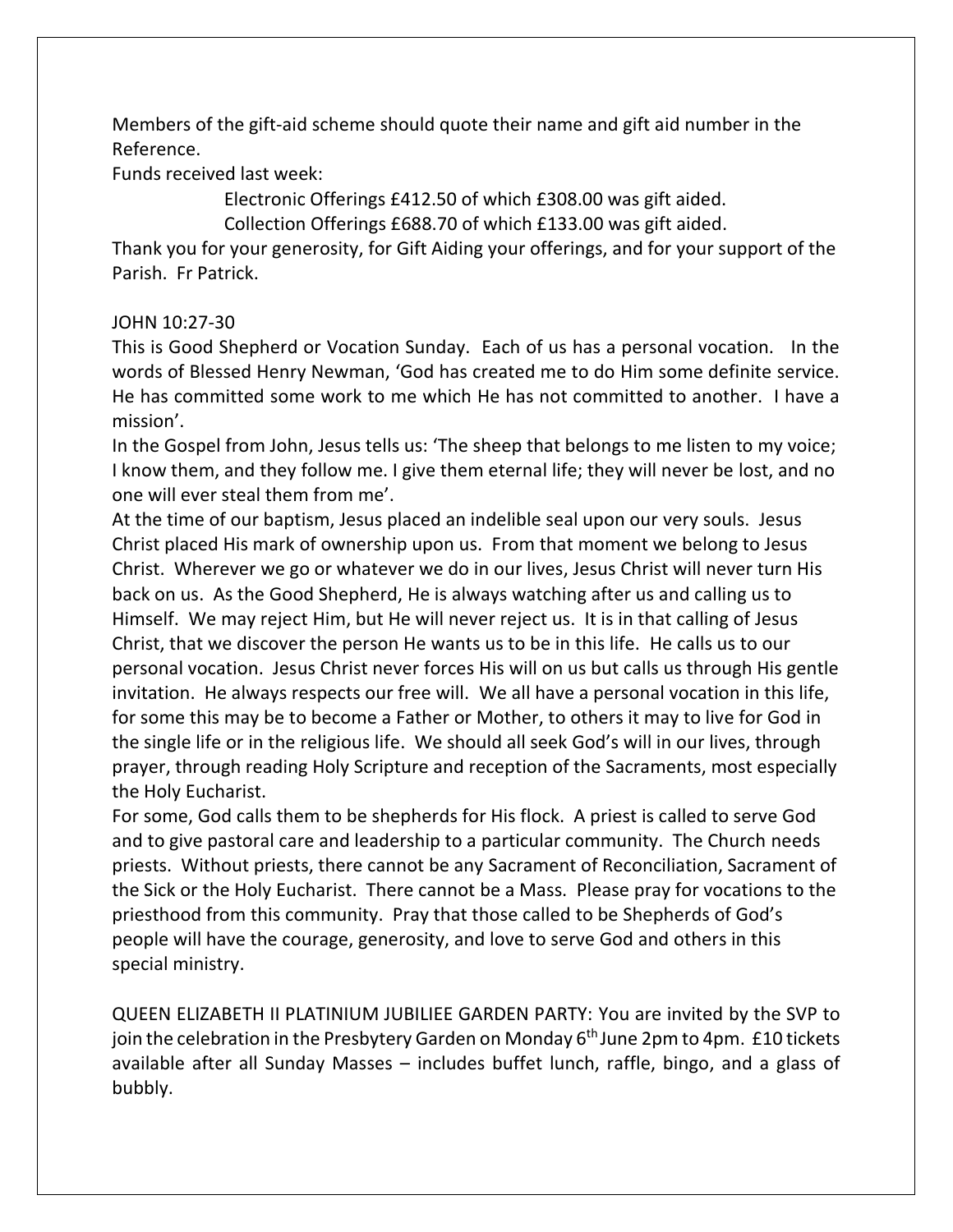SECOND COLLECTION: There is a second collection after every Sunday Mass this weekend in support of the promotion of vocations.

PARISH CHOIR: We have a wonderful choir in our Parish who are appealing for new members. Please let Fr Patrick know if you can help.

DIOCESAN PILGRIMAGE TO WALSINGHAM: A coach has been booked for Saturday 28th May 2022. To book your seat on the coach, please put your name and contact number on an envelope containing the coach fee of £20.00 per seat, and give it to a Church Steward at Mass. Bookings will be on a first come, first serve basis. The closing date for bookings will be Sunday 8<sup>th</sup> May.

COLUMBAN FATHERS MISSION APPEAL: Fr Pat O'Beirne will be speaking at all Sunday Masses over the weekend  $14<sup>th</sup>$  /  $15<sup>th</sup>$  May and will make an appeal for the work of the Columban Fathers.

BRENTWOOD YOUTH SERVICE 2022 EVENTS: Please see [www.bcys.net/events](http://www.bcys.net/events) for information.

THE PASSAGE CENTRE: Catholic charity working for the homeless. Matching funds appeal until 12.00 noon on Monday 9<sup>th</sup> May. Visit <https://bit.ly/BigGiveAprilMay22>

FR PATRICK: will be on annual leave from Monday 9<sup>th</sup> May until Thursday 19<sup>th</sup> May 2022.

| Saturday 7 <sup>th</sup> May 2022. | 9.30 am.             | MASS: Jeannie, John,          |
|------------------------------------|----------------------|-------------------------------|
|                                    |                      | Andrew & Martin Bradshaw      |
|                                    |                      | Parish.                       |
| Saturday 7 <sup>th</sup> May 2022. | 11.00 am to 12.00 pm | <b>SACRAMENT OF</b>           |
|                                    |                      | <b>RECONCILIATION:</b>        |
|                                    |                      | Confessions will be heard in  |
|                                    |                      | the Sacristy.                 |
| Saturday 7 <sup>th</sup> May 2022. | 11.00 am to 1.00 pm. | Church is open for private    |
|                                    |                      | prayer with Exposition of the |
|                                    |                      | <b>Blessed Sacrament.</b>     |
| Saturday 7 <sup>th</sup> May 2022. | 12.00 pm.            | THE HOLY ROSSARY              |
|                                    |                      |                               |
| Saturday 7 <sup>th</sup> May 2022. | 6.00 pm.             | <b>MASS: Peter Allen RIP</b>  |
| Vigil of the Fourth Second         |                      | Cooper & Gregory Family.      |
| Sunday of Easter (C).              |                      |                               |

## **THIS WEEK'S SERVICES.**